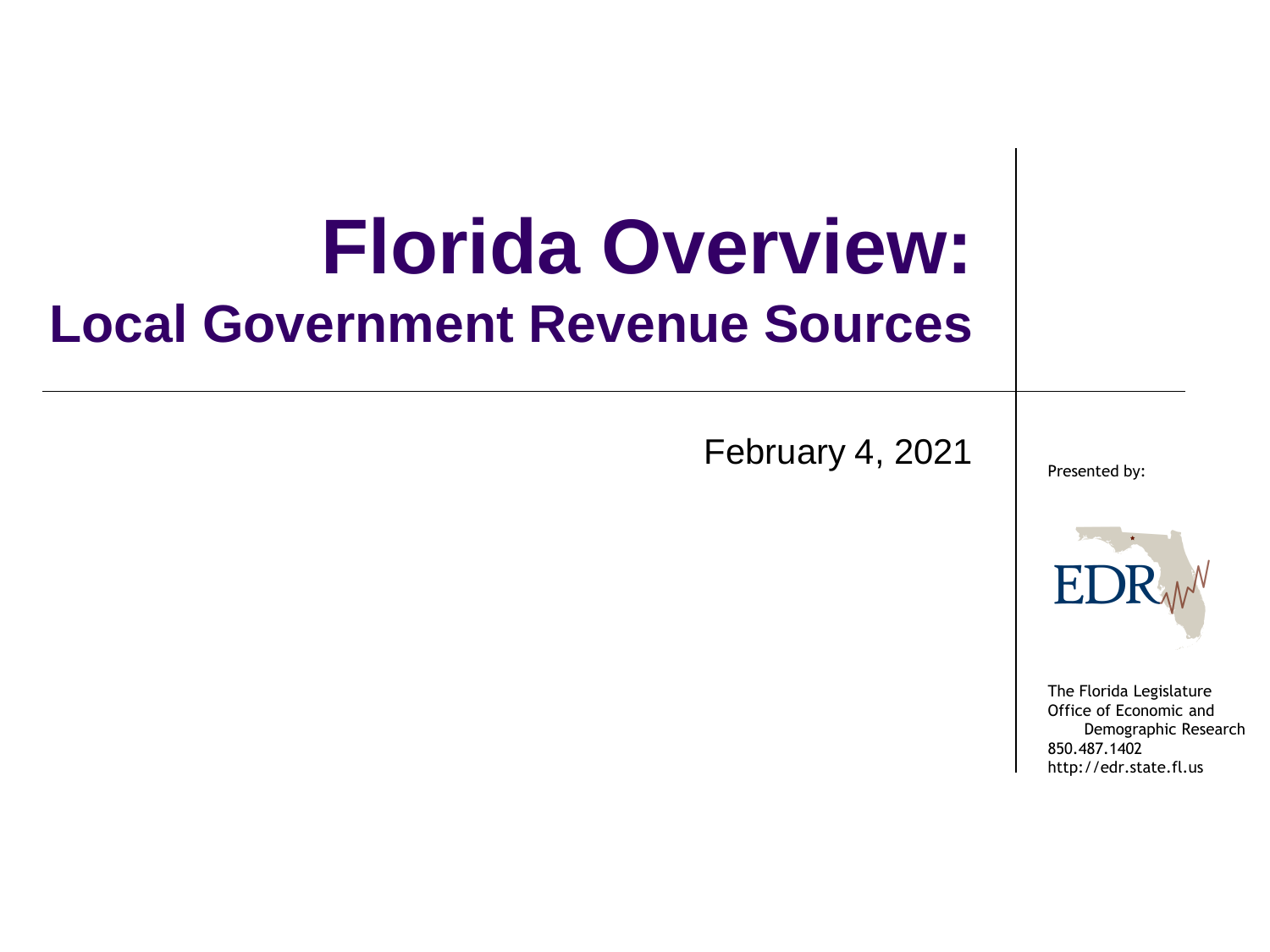| Local Fiscal Year Ended September 30, 2019       |    |                                              |                        |                                                 |          |                        |  |  |  |
|--------------------------------------------------|----|----------------------------------------------|------------------------|-------------------------------------------------|----------|------------------------|--|--|--|
| <b>Revenue Category (millions)</b>               |    | <b>County Governments</b><br><b>Revenues</b> | $%$ of<br><b>Total</b> | <b>Municipal Governments</b><br><b>Revenues</b> |          | $%$ of<br><b>Total</b> |  |  |  |
| <b>Charges for Services</b>                      | \$ | 14,323.1                                     | 29.4%                  | \$                                              | 13,604.6 | 34.8%                  |  |  |  |
| <b>Ad Valorem Taxes</b>                          | \$ | 11,697.0                                     | 24.0%                  | \$                                              | 5,732.3  | 14.7%                  |  |  |  |
| <b>Other Sources</b>                             | \$ | 8,857.3                                      | 18.2%                  | \$                                              | 5,582.2  | 14.3%                  |  |  |  |
| Intergovernmental Revenues                       | \$ | 5,233.5                                      | 10.7%                  | \$                                              | 3,339.6  | 8.6%                   |  |  |  |
| Local Option Taxes (Fuel, Sales, & Tourist)      | \$ | 3,837.4                                      | 7.9%                   | \$                                              | 845.7    | 2.2%                   |  |  |  |
| Permits, Impact Fees, & Special Assessments      | \$ | 2,083.9                                      | 4.3%                   | \$                                              | 1,689.7  | 4.3%                   |  |  |  |
| <b>Miscellaneous Revenues</b>                    | \$ | 1,712.8                                      | 3.5%                   | \$                                              | 5,343.0  | 13.7%                  |  |  |  |
| <b>Utility Service Taxes</b>                     | \$ | 323.6                                        | 0.7%                   | \$                                              | 1,050.4  | 2.7%                   |  |  |  |
| Judgments, Fines, and Forfeits                   | \$ | 196.0                                        | 0.4%                   | \$                                              | 187.1    | 0.5%                   |  |  |  |
| <b>Communications Services Taxes</b>             | \$ | 190.7                                        | 0.4%                   | \$                                              | 349.0    | 0.9%                   |  |  |  |
| <b>Franchise Fees</b>                            | \$ | 188.3                                        | 0.4%                   | \$                                              | 785.3    | 2.0%                   |  |  |  |
| <b>Local Business Tax</b>                        | \$ | 29.7                                         | 0.1%                   | \$                                              | 161.7    | 0.4%                   |  |  |  |
| <b>Insurance Premium and Other General Taxes</b> | \$ | 28.0                                         | 0.1%                   | \$                                              | 381.0    | 1.0%                   |  |  |  |
| <b>Total - All Accounts</b>                      | \$ | 48,701.1                                     | 100.0%                 | \$                                              | 39,051.7 | 100.0%                 |  |  |  |

**Revenues by Category as a % of Total Revenues from All Accounts**

Notes:

1) Revenue data for Dixie County are not yet available.

2) Revenue data for 18 municipalities are not yet available.

Counties and cities draw on a diverse array of revenue sources to support their budgets. For each type of local government (counties or cities), the highest percentage of their total revenue comes from charges for services. These services include water, wastewater, natural gas, electricity, mass transit, garbage collection, recreation, building inspections, public transportation, and more. The common element for this broad category comprised of many individual revenue sources is that the charge is based on a direct or measurable, voluntary consumption of a publicly provided good or service.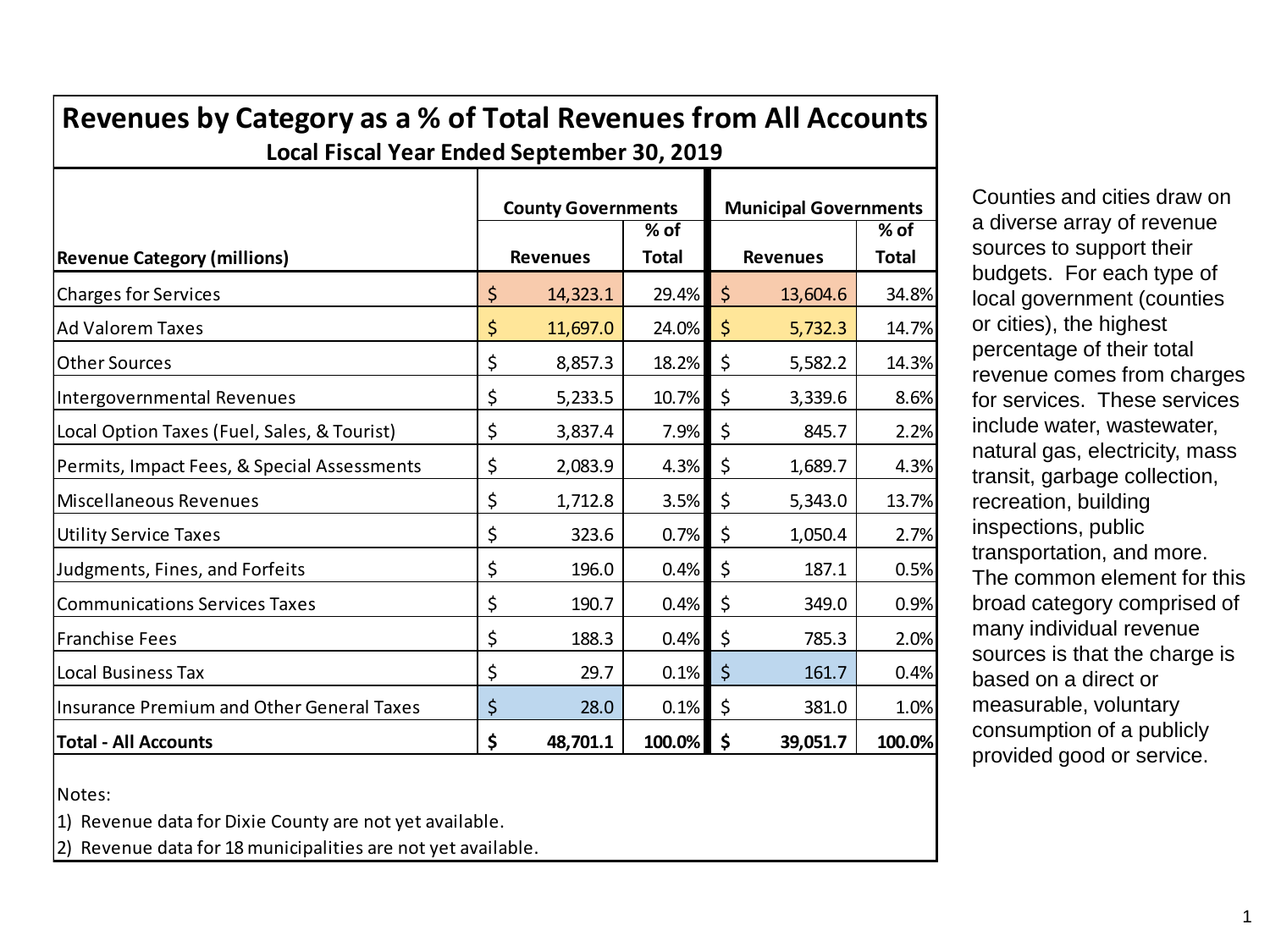| <b>Approximate Per Capita Revenues</b><br>Local Fiscal Year Ended September 30, 2019 |    |                              |    |                                        |  |  |  |  |
|--------------------------------------------------------------------------------------|----|------------------------------|----|----------------------------------------|--|--|--|--|
| <b>Revenue Category</b>                                                              |    | County<br><b>Governments</b> |    | <b>Municipal</b><br><b>Governments</b> |  |  |  |  |
| <b>Charges for Services</b>                                                          | \$ | 1,368.12                     | \$ | 1,266.79                               |  |  |  |  |
| <b>Ad Valorem Taxes</b>                                                              | \$ | 1,117.28                     | \$ | 533.77                                 |  |  |  |  |
| <b>Other Sources</b>                                                                 | \$ | 846.03                       | \$ | 519.78                                 |  |  |  |  |
| <b>Intergovernmental Revenues</b>                                                    | \$ | 499.89                       | \$ | 310.97                                 |  |  |  |  |
| Local Option Taxes (Fuel, Sales, & Tourist)                                          | \$ | 366.54                       | \$ | 78.75                                  |  |  |  |  |
| Permits, Impact Fees, & Special Assessments                                          | \$ | 199.05                       | \$ | 157.34                                 |  |  |  |  |
| <b>Miscellaneous Revenues</b>                                                        | \$ | 163.60                       | \$ | 497.51                                 |  |  |  |  |
| <b>Utility Service Taxes</b>                                                         | \$ | 30.91                        | \$ | 97.81                                  |  |  |  |  |
| Judgments, Fines, and Forfeits                                                       | \$ | 18.72                        | \$ | 17.42                                  |  |  |  |  |
| <b>Communications Services Taxes</b>                                                 | \$ | 18.22                        | \$ | 32.50                                  |  |  |  |  |
| <b>Franchise Fees</b>                                                                | \$ | 17.98                        | \$ | 73.12                                  |  |  |  |  |
| <b>Local Business Tax</b>                                                            | \$ | 2.84                         | \$ | 15.06                                  |  |  |  |  |
| <b>Insurance Premium and Other General Taxes</b>                                     | \$ | 2.67                         | \$ | 35.48                                  |  |  |  |  |
| <b>Total - All Accounts</b>                                                          | \$ | 4,651.87                     | \$ | 3,636.29                               |  |  |  |  |
| Florida: April 1, 2019                                                               |    | 21,208,589                   |    |                                        |  |  |  |  |
| Incorporated                                                                         |    | 10,739,436<br>50.6%          |    |                                        |  |  |  |  |
| Unincorporated                                                                       |    | 49.4%<br>10,469,153          |    |                                        |  |  |  |  |

As of April 1, 2020, Florida's population was nearly evenly split between those who live in the state's unincorporated areas (49.5%) and those that live in municipalities (50.5%), with the larger share going to the unincorporated areas when all of Duval County is excluded. At the county level, the percent of the total population that lives in an unincorporated area ranges from a low of 0.8% in Broward County to a high of 97.5% in Wakulla County, with Lee County the most equally split at 49.1%.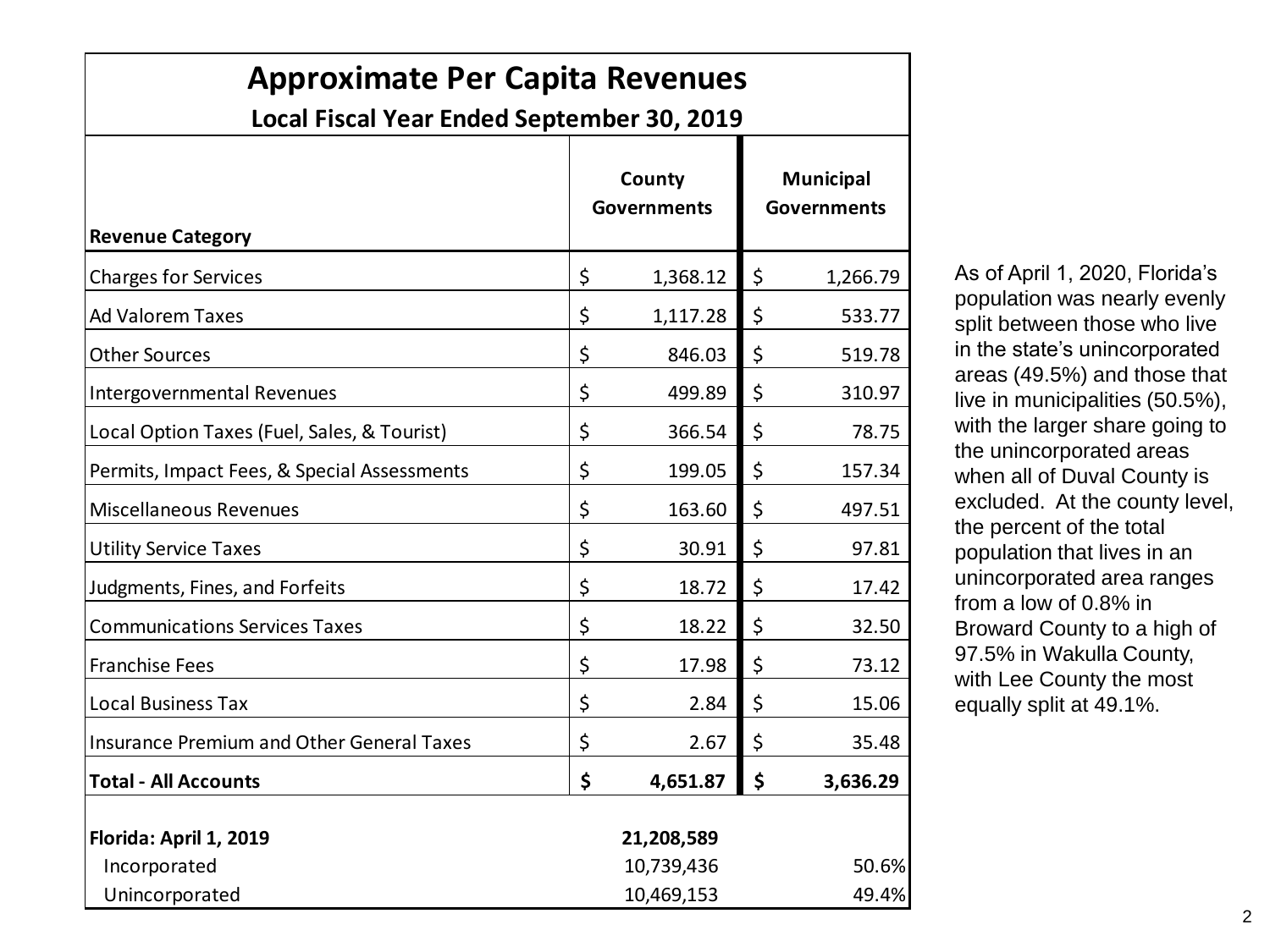## **In General…**

- The ability of local governments to raise revenue for their operations is limited by the state constitution.
	- $\triangleright$  No tax shall be levied except in pursuance of law. No state ad valorem taxes shall be levied upon real estate or tangible personal property. All other forms of taxation shall be preempted to the state except as provided by general law. *Article VII, s. 1(a), Fla. Const.*
	- $\triangleright$  Counties, school districts, and municipalities shall, and special districts may, be authorized by law to levy ad valorem taxes and may be authorized by general law to levy other taxes, for their respective purposes, except ad valorem taxes on intangible personal property and taxes prohibited by this constitution. *Article VII, s. 9(a), Fla. Const.*
- The constitutional provisions expressly authorize counties, municipalities, and school districts to levy ad valorem taxes, and—statewide—it is the single largest revenue source for local governments.
- Ad valorem taxes are essentially considered general revenue for generalpurpose local governments (i.e., county, municipality, or consolidated citycounty government) as well as for school districts.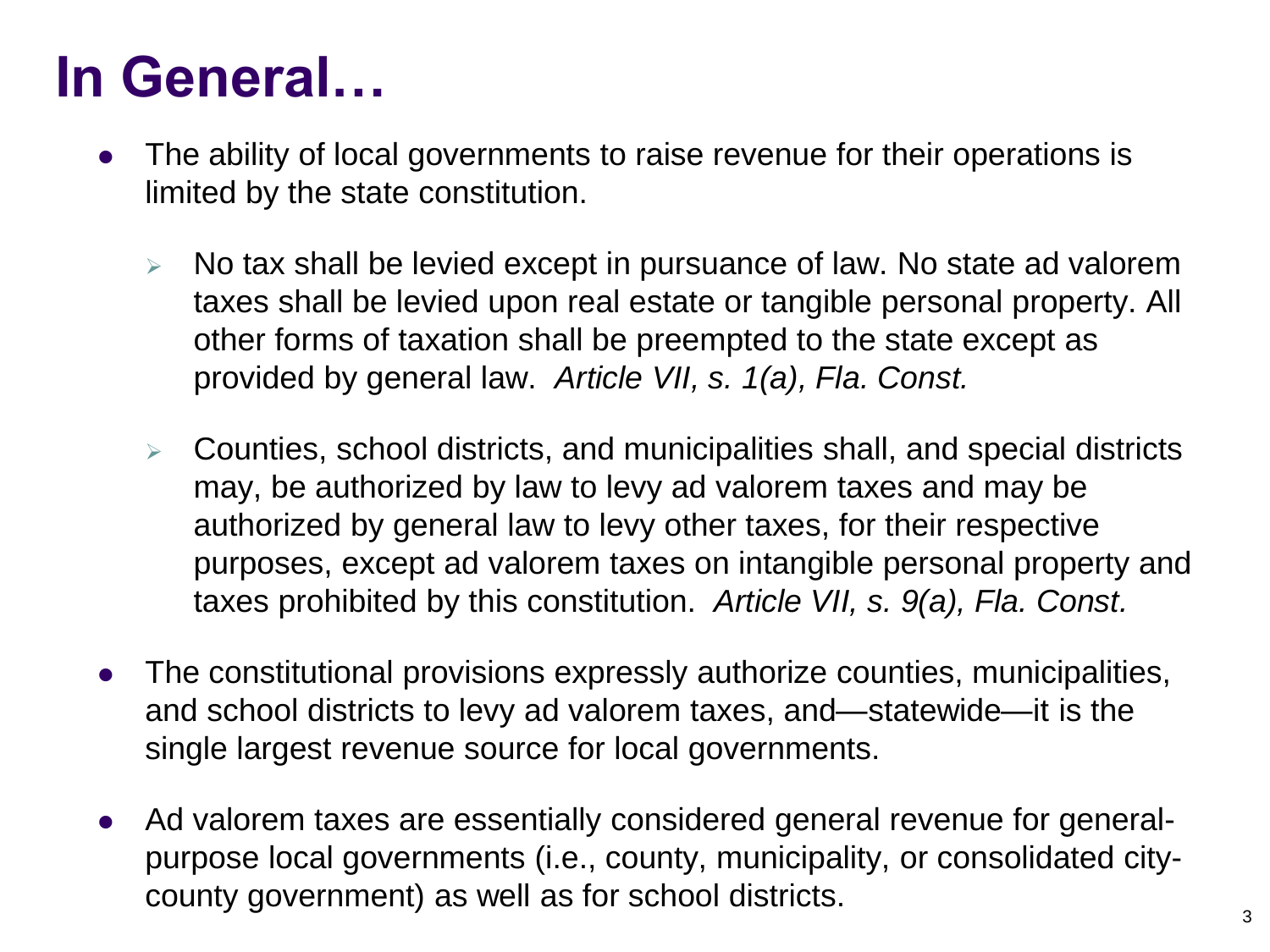# **Ad Valorem Reliance…**

- For counties in LFY 2018-19, ad valorem or property taxes ranged from a low of 10.5 percent of all revenues in Wakulla to a high of 47.3 percent in Flagler. The average was 24.0 percent of all revenues, with 20 counties clustered around the average.
- For municipalities in LFY 2017-18, the variance was even greater: 22 cities did not levy property taxes at all, while two cities in Orange County —Bay Lake and Lake Buena Vista —generated 99.2 percent and 98.2 percent, respectively, of all their revenues. The average was about 14.7 percent of total revenues, with 119 municipalities clustered near the average.



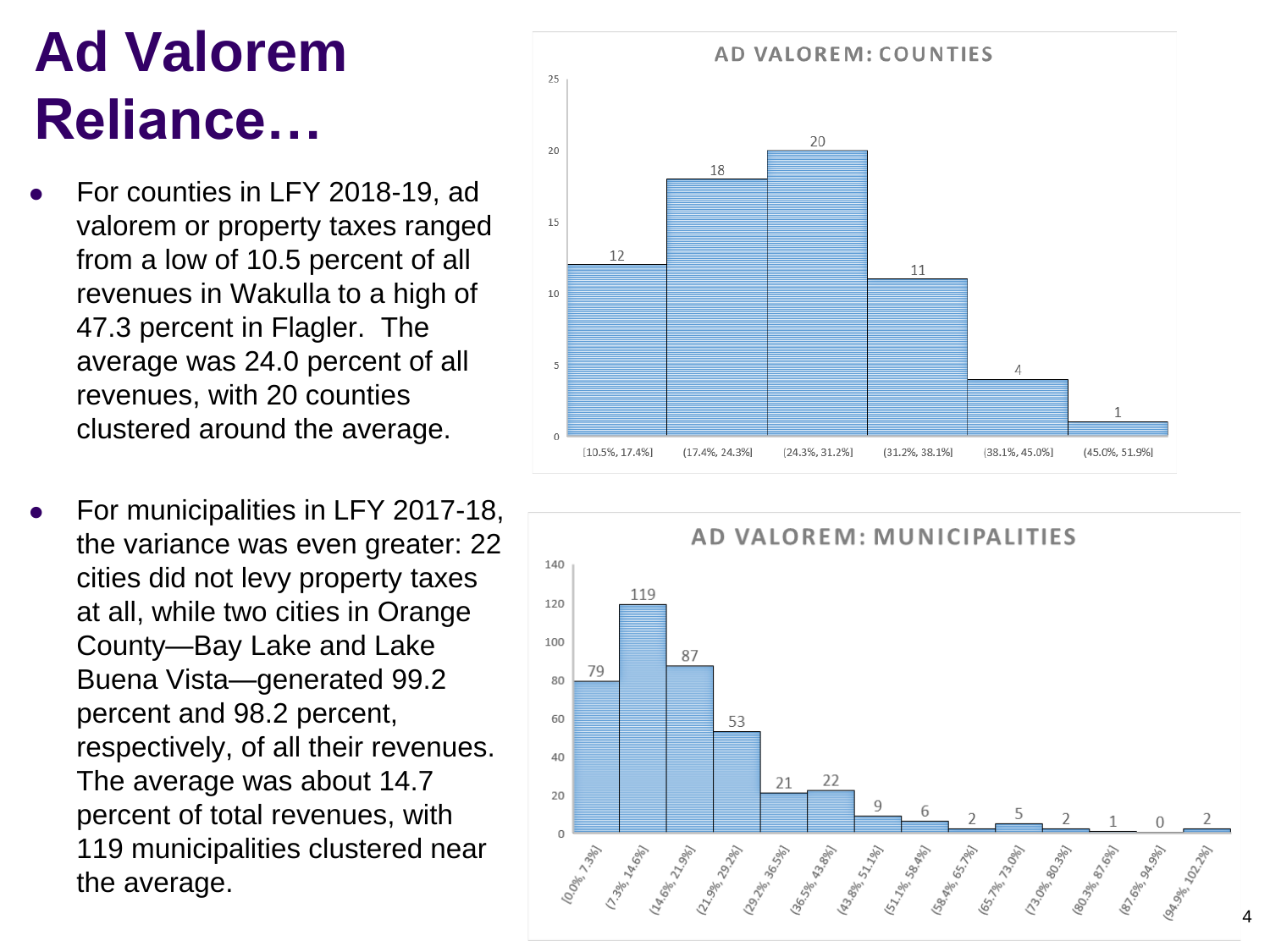# **Ad Valorem Limitations...**

- For the 2018-19 budget year, 14 out of the 67 counties and 12 out of the 390 municipalities levying ad valorem taxes were either at or very near the maximum millage limitation set by the constitution.
	- $\triangleright$  Ten mills for county purposes.
	- $\triangleright$  Ten mills for municipal purposes.
	- $\triangleright$  A millage fixed by law for a county furnishing municipal services.
	- A millage authorized by law and approved by voters for special districts.
	- No property may be subject to more than twenty mills of ad valorem tax for municipal and county purposes without elector approval.
- As the millage limitation is approached, other revenue sources become increasingly important.
- However, the challenge to find sources other than ad valorem involves more than the 14 counties referred to above. Additional counties meet the criteria for being designated as "fiscally constrained": a fiscally constrained county is one that is entirely within a rural area of opportunity as designated by the Governor pursuant to s. 288.0656, F.S., or for which the value of one mill of property tax levy will raise no more than \$5 million in revenue based on the taxable value certified pursuant to s. 1011.62(4)(a)1.a., F.S.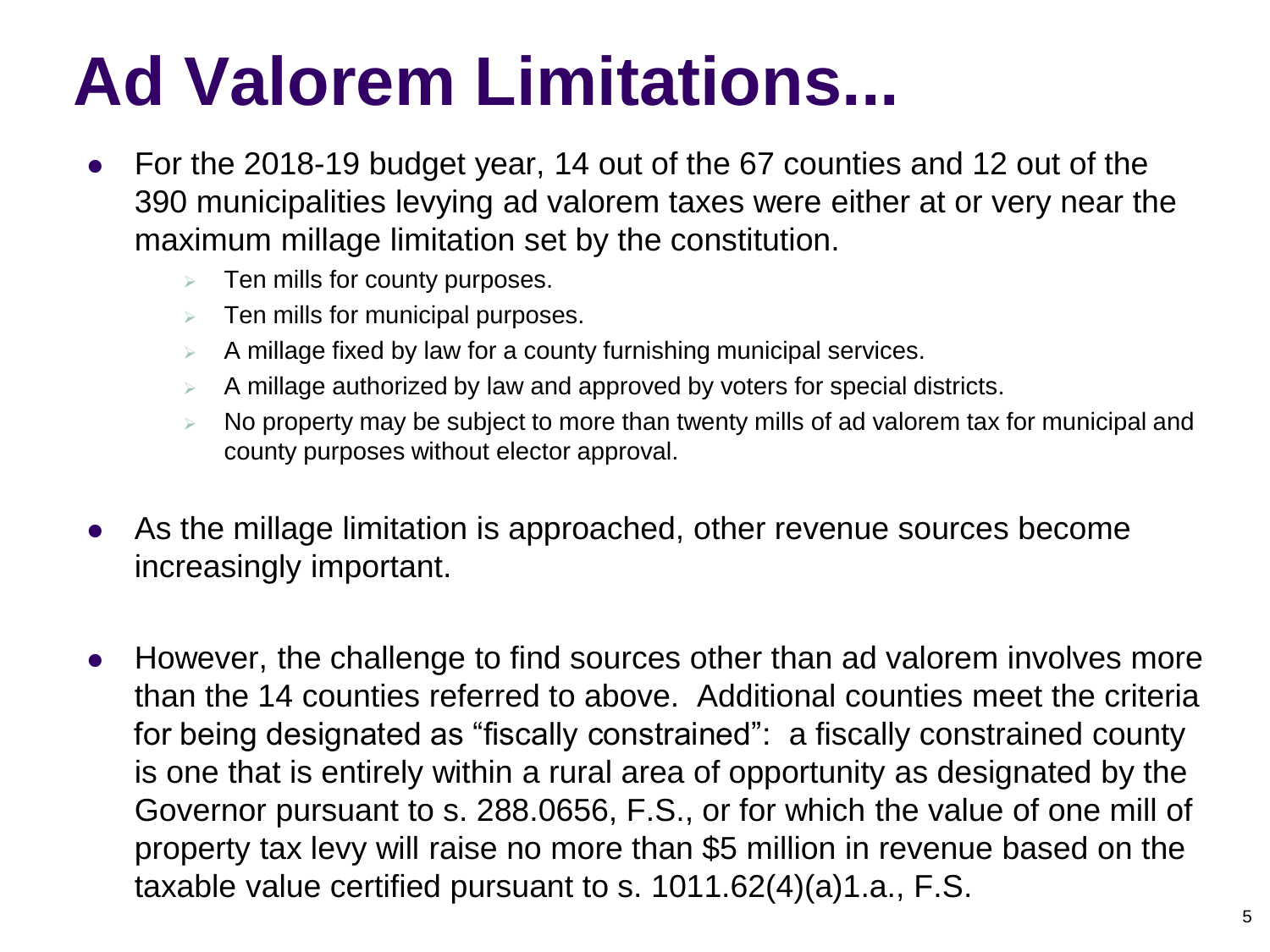

- **Putnan** .<br>Madon Orange Pasos .<br>Ilisbo rough Boll **Manafee Fiscally Constrained County** De Soto arasota Martin Glades :harloff **Palm Beac** Broward Collier Miami-Dade سيبيح
- There are 29 Fiscally Constrained counties.
- Many of the Fiscally Constrained counties exhibit lower per capita revenues.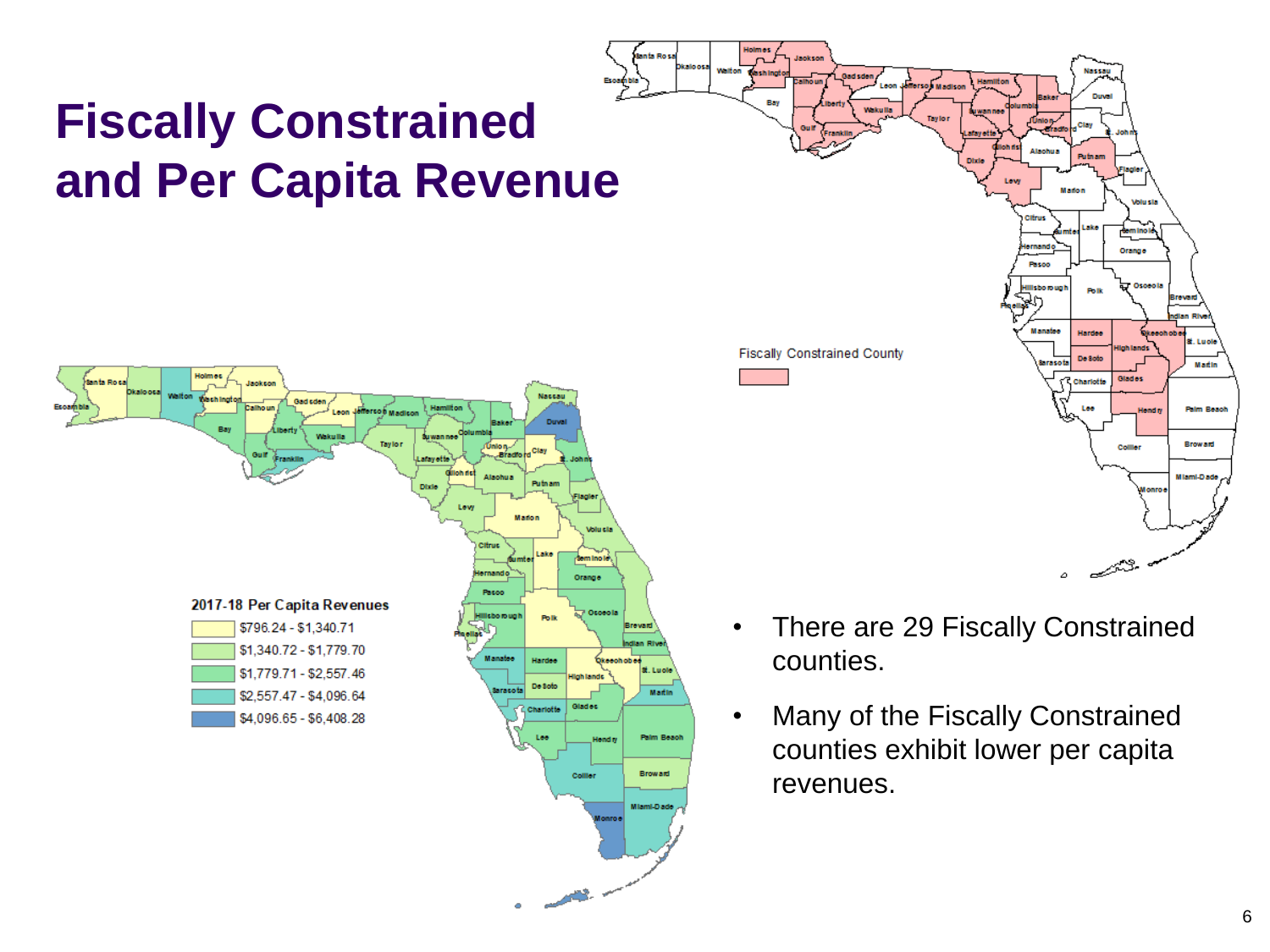## **Revenue Sources Authorized by the Legislature…**

- Revenue sources authorized by the Legislature are grouped into two categories. The first is stateimposed fees or taxes that are shared with local governments or school districts. Key examples include:
	- 1. Alcoholic Beverage License Tax
	- 2. Cardroom Revenues
	- 3. Constitutional Fuel Tax
	- 4. County Fuel Tax
	- 5. County Revenue Sharing Program (derives funding from transfers of 2.9 percent of Net Cigarette Tax collections and 2.0810 percent of Sales and Use Tax collections)
	- 6. Distribution of Sales and Use Taxes to Counties
	- 7. Emergency Management Assistance
	- 8. Enhanced 911 Fee
	- 9. Fuel Tax Refunds and Credits
	- 10. Insurance License Tax
	- 11. Intergovernmental Radio Communication Program
	- 12. Local Government Half-cent Sales Tax Program (derives funding from separate transfers of net sales tax proceeds)
	- 13. Miami-Dade County Lake Belt Mitigation Fee
	- 14. Mobile Home License Tax
	- 15. Municipal Revenue Sharing Program (derives funding from transfers of 1.3653 percent of Sales and Use Tax collections and Net Collections from the Municipal Fuel Tax)
	- 16. Oil, Gas, and Sulfur Production Tax
	- 17. Payments from State Forest Timber Sales to Eligible Fiscally Constrained County Governments
	- 18. Phosphate Rock Severance Tax
	- 19. State Housing Initiatives Partnership Program
	- 20. Vessel Registration Fee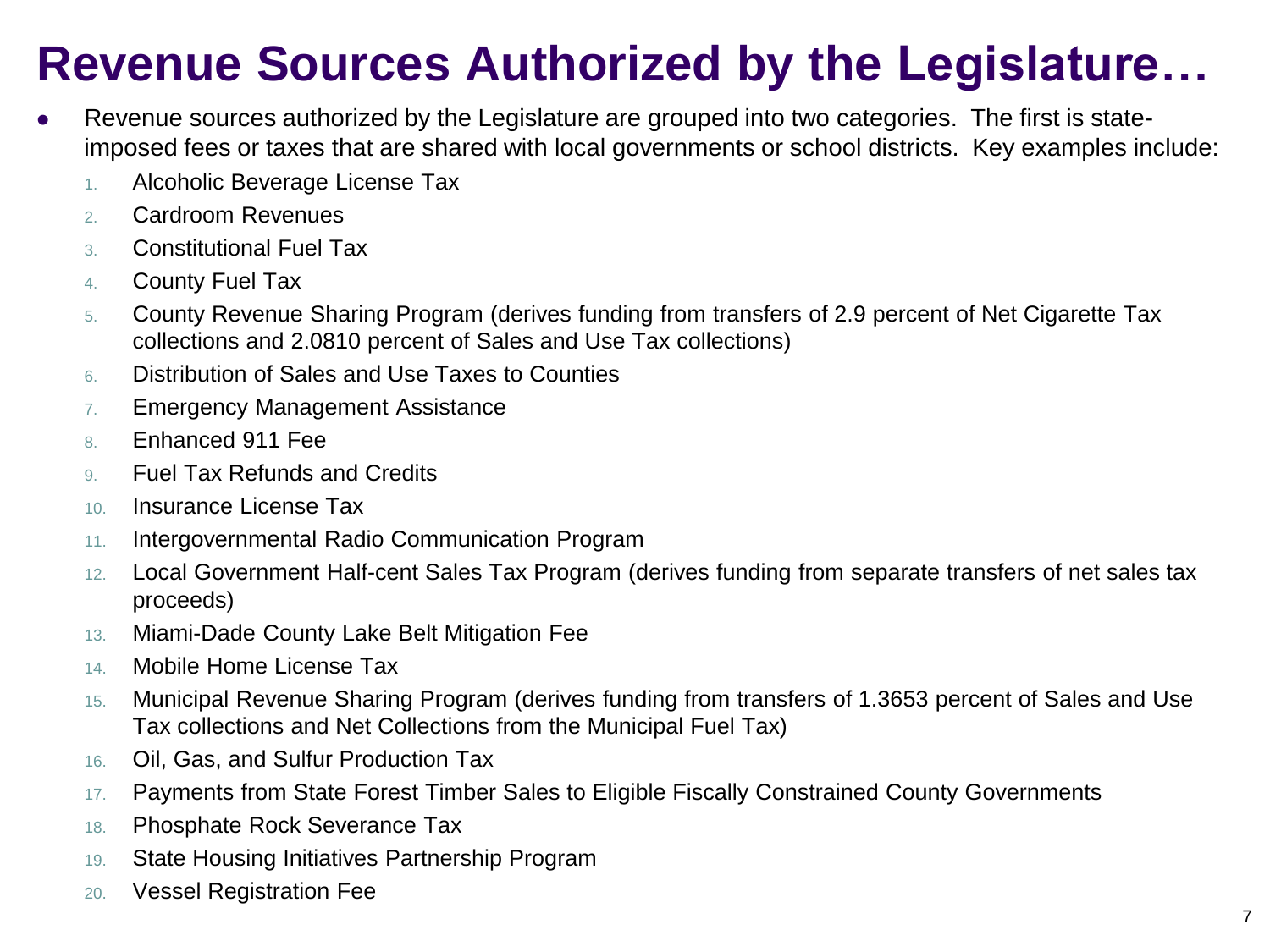### **Authorized Revenue Sources Continued…**

- Second, the Legislature has authorized a number of other local revenue sources for local imposition. In many instances, the local government must enact an ordinance providing for the levy and collection of the fee, tax, or surcharge; however, in some cases, referendum approval is required. Key examples include:
	- 1. Communications Services Tax
	- 2. Convention Development Taxes
	- 3. Discretionary Surtax on Documents
	- 4. Green Utility Fee
	- 5. Gross Receipts Tax on Commercial Hazardous Waste Facilities
	- 6. Highway Safety Fees Red Light Cameras
	- 7. Insurance Premium Tax
	- 8. Local Business Tax
	- 9. Local Discretionary Sales Surtaxes
	- 10. Local Option Food and Beverage Taxes
	- 11. Motor Fuel and Diesel Fuel Taxes (Ninth-Cent, 1-6 Cents, and 1-5 Cents Local Option Fuel Taxes)
	- 12. Municipal Pari-mutuel Tax
	- 13. Municipal Parking Facility Space Surcharges
	- 14. Municipal Resort Tax
	- 15. Public Service Tax
	- 16. Tourist Development Taxes
	- 17. Tourist Impact Tax